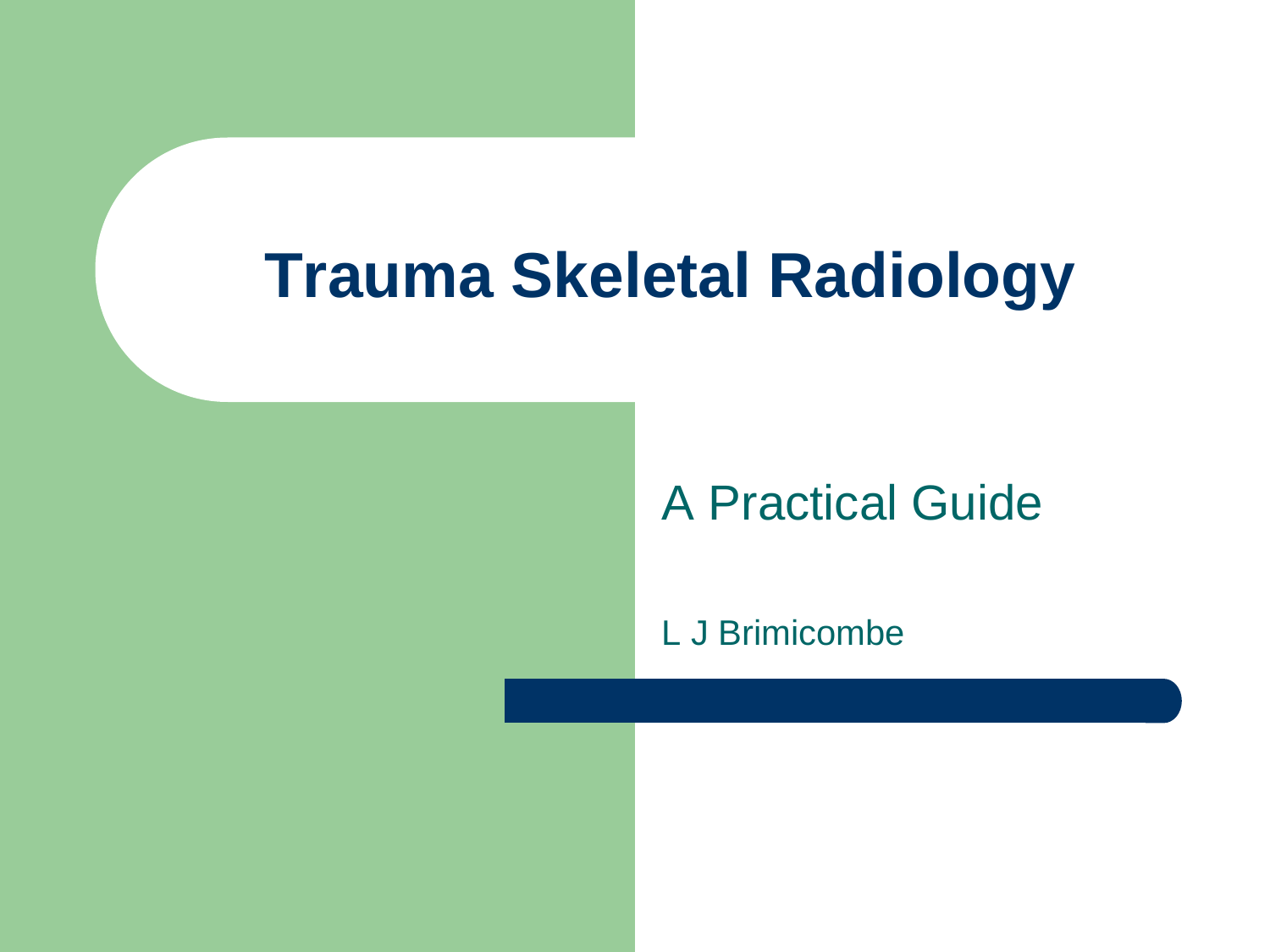#### **Systematic Film Evaluation**

- Alignment
- Bones
- Cartilage
- **Soft Tissue**

# **Evaluate the ABC'S!**

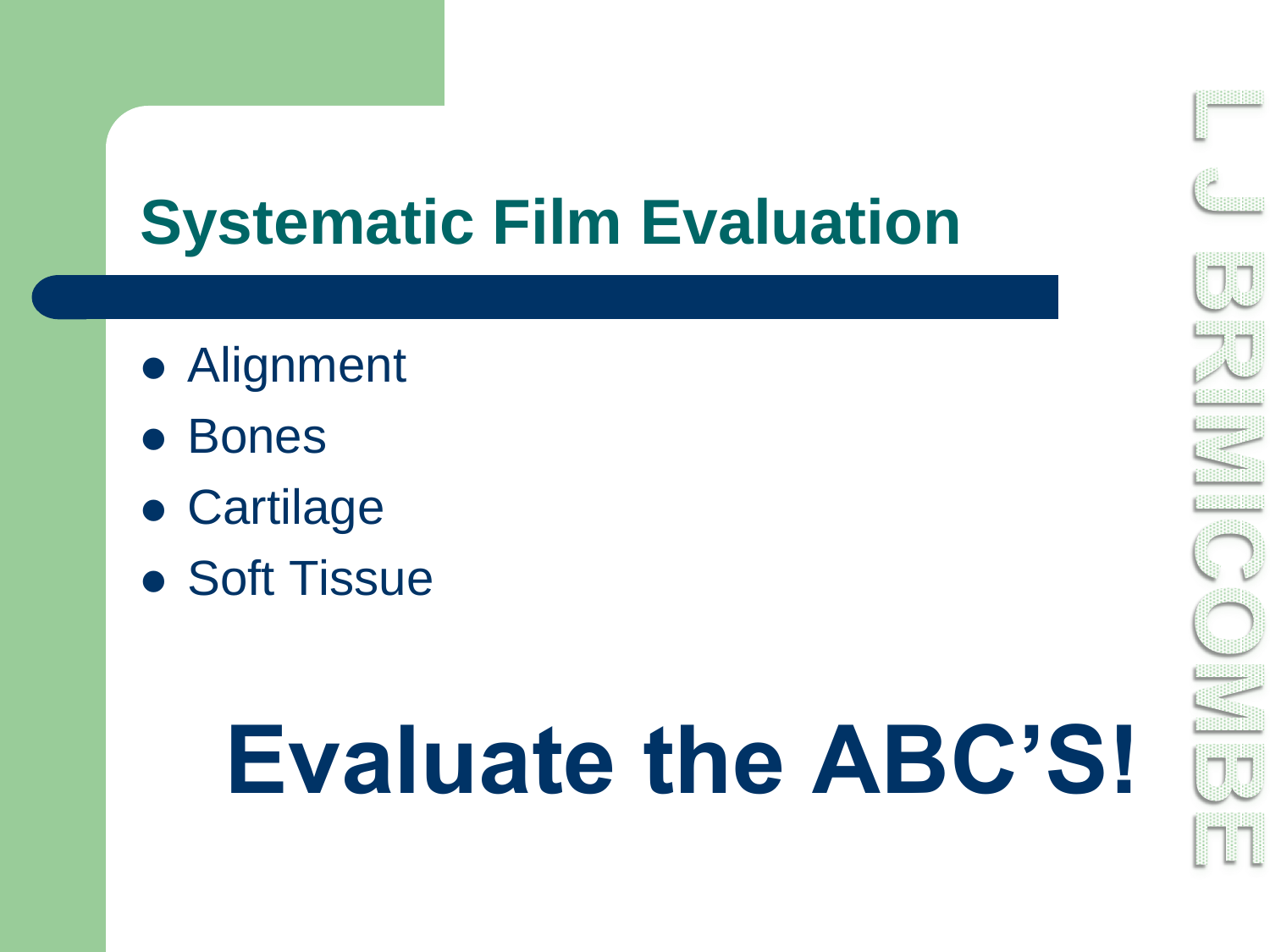## **Alignment**

- **Bowing**
- Normal position of bones
- Spaces between bones
- Symmetry
- **Angulations**

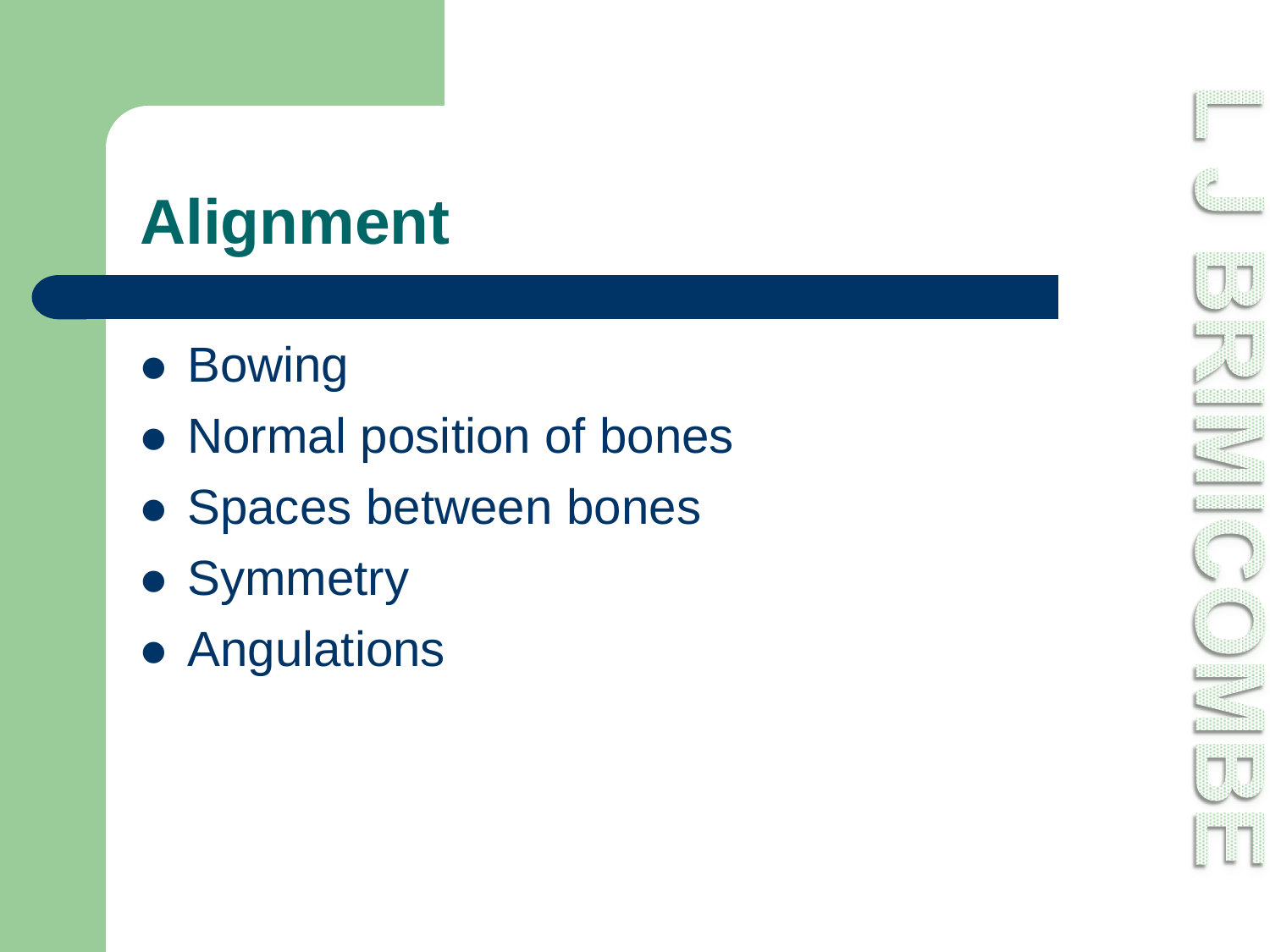#### **Bones**

- Anomalies in the cortex, breaks, overlaps & steps.
- Changes in trabecular pattern
- Changes in densities
- **Periosteal Reaction**

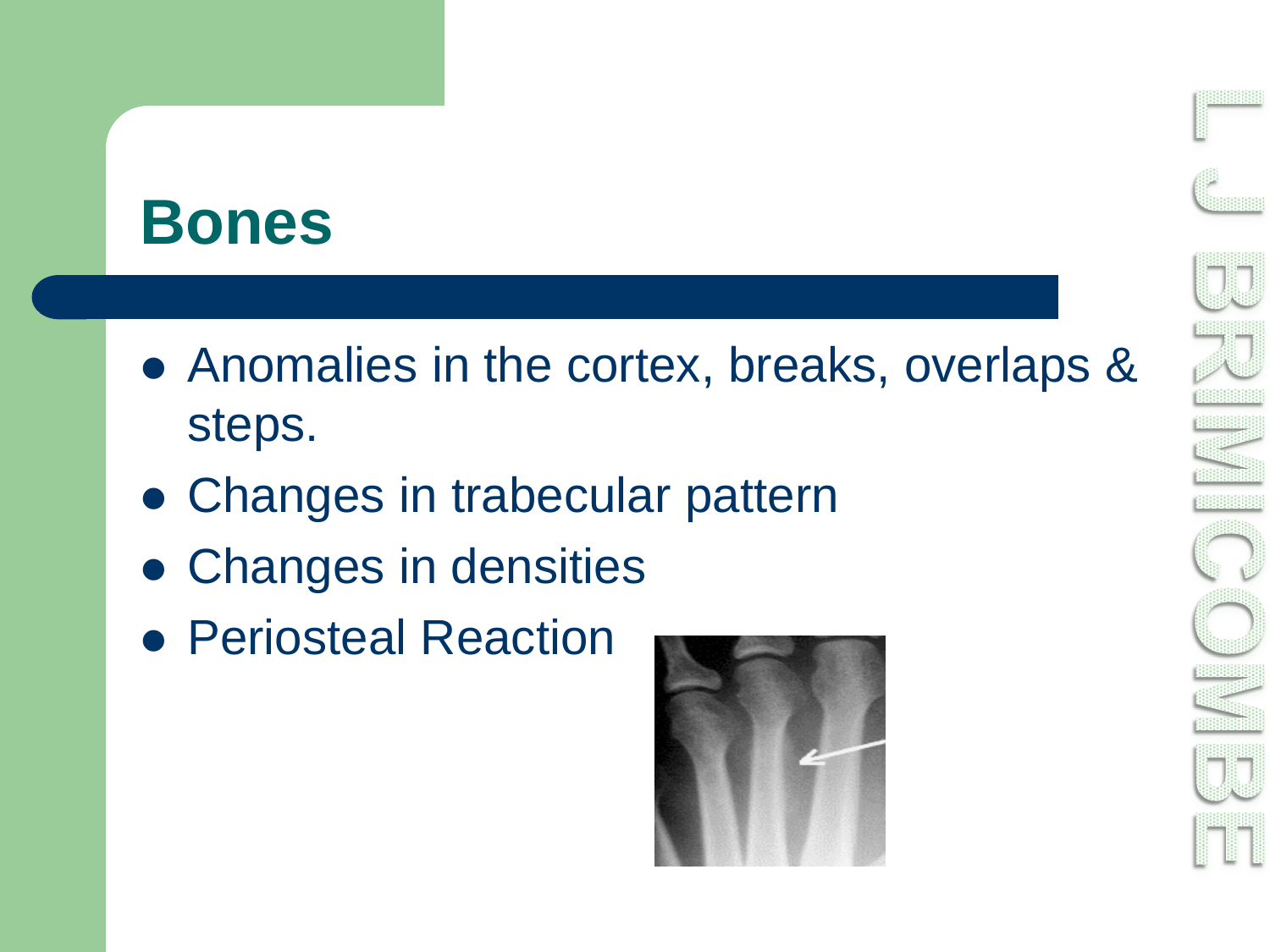## **Cartilage**

- Look for avulsion fractures
- **Misalignment**
- **•** Effusions

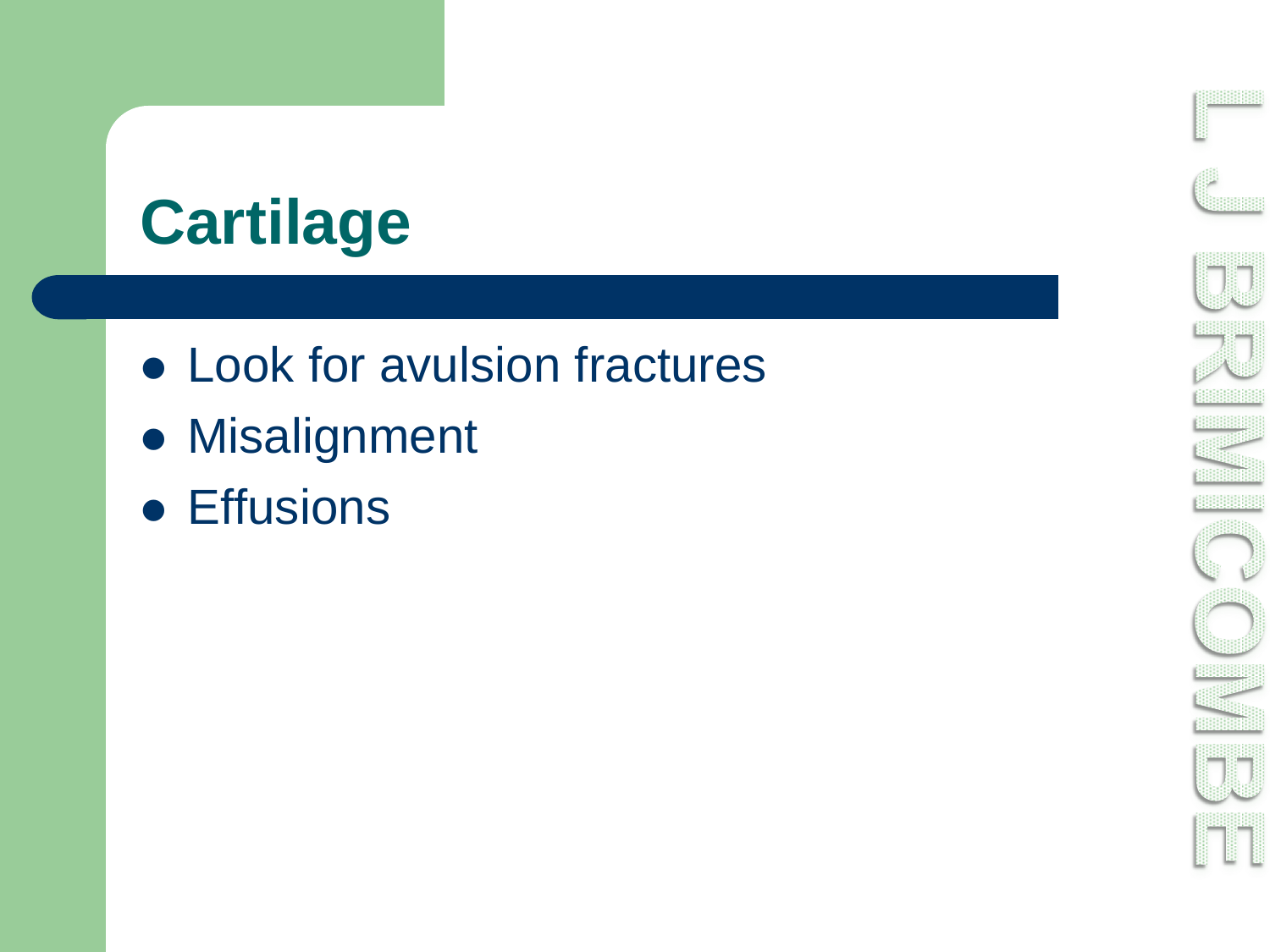#### **Soft Tissue**

- 1. Defect on normal contours
- 2. Obvious swelling
- 3. Foreign body (e.g. glass) in soft tissues
- 4. A fluid/solid interface
- 5. A gas/fluid interface

![](_page_5_Picture_6.jpeg)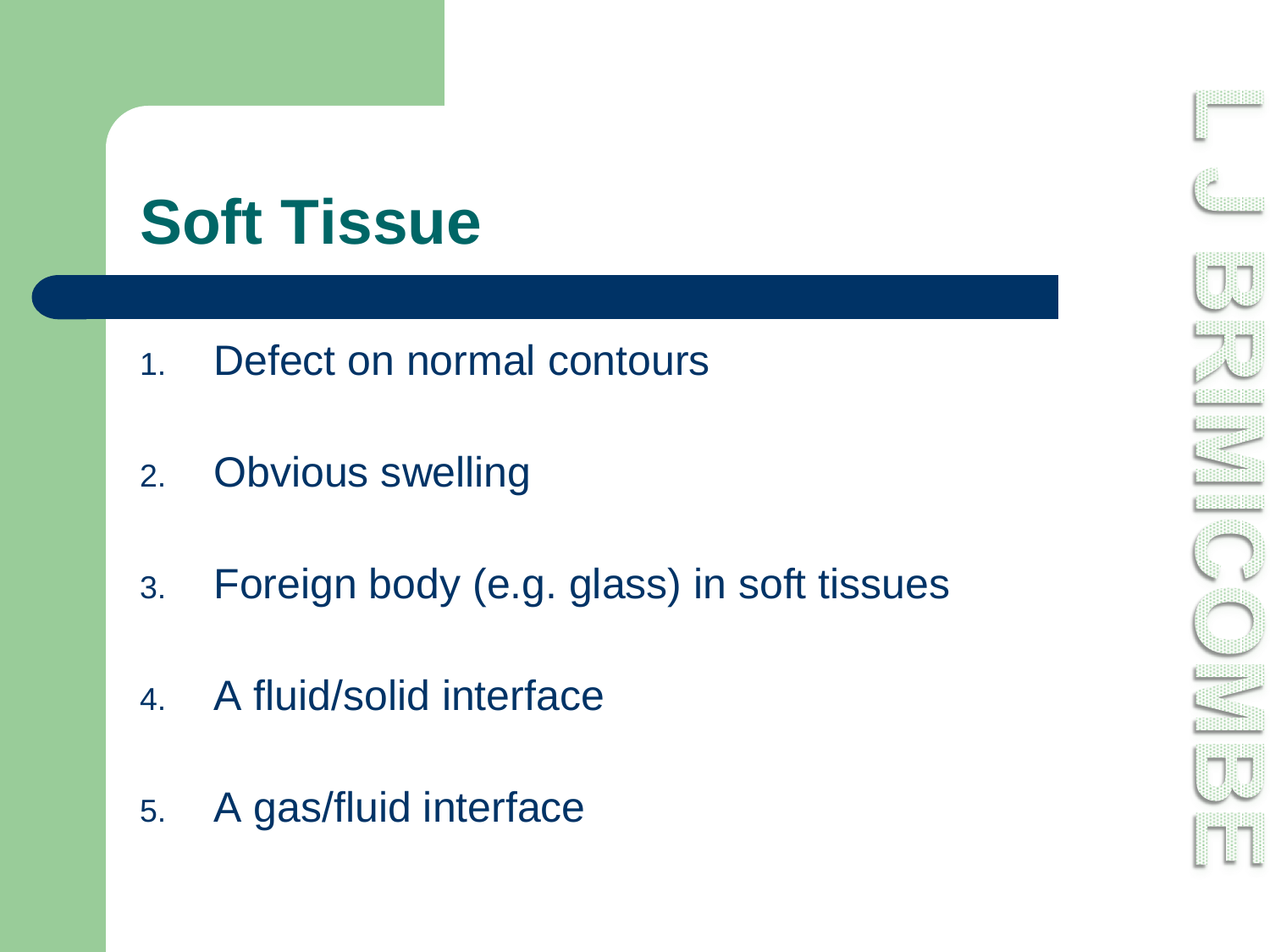#### **Forearm – Galeazzi Fracture Dislocation**

#### Fracture of the Radius

#### Dislocation of the distal Radio-ulna joint

![](_page_6_Picture_3.jpeg)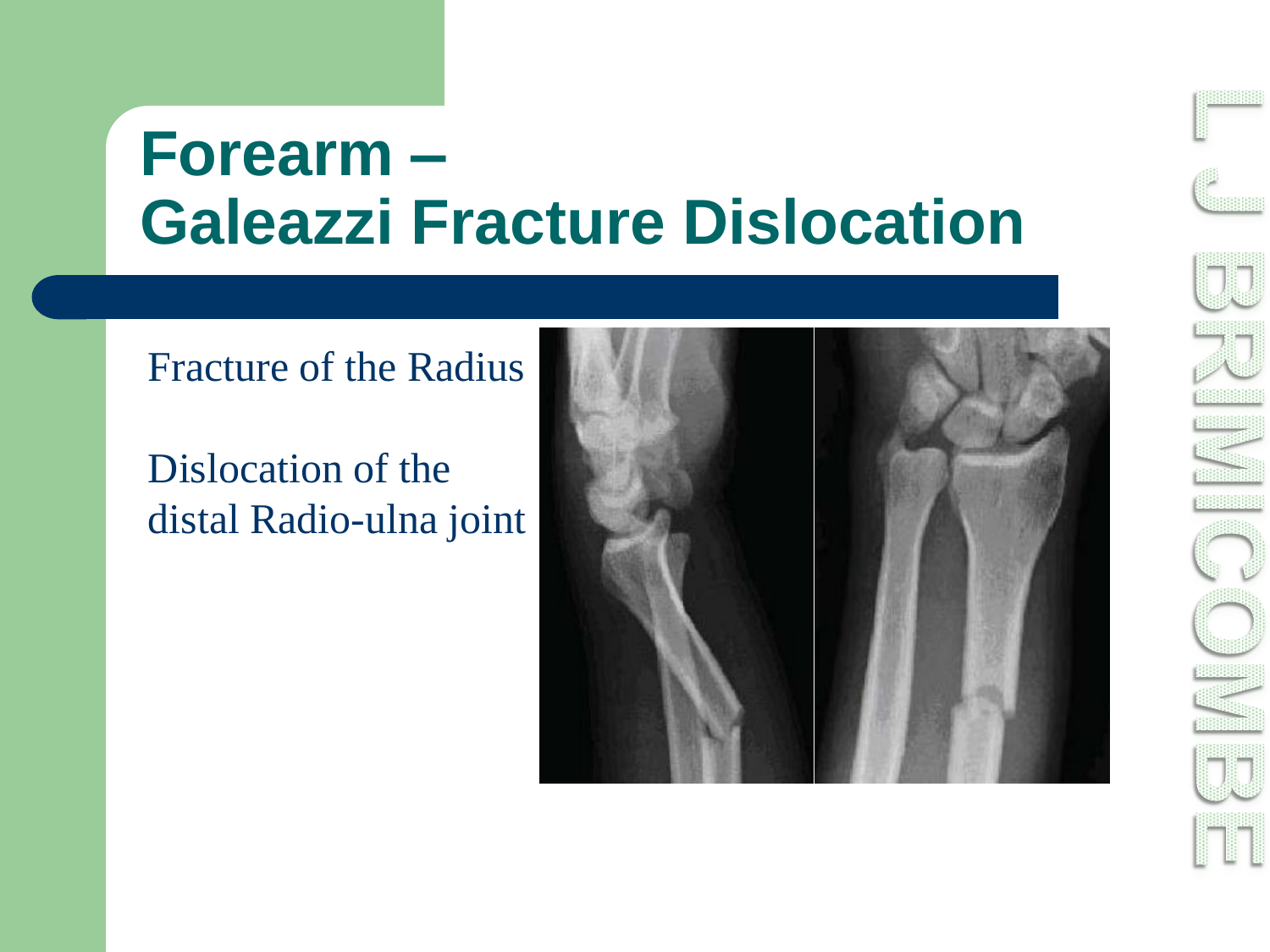#### **Forearm – Monteggia fracture-dislocation**

![](_page_7_Picture_1.jpeg)

•A displaced fracture to the proximal ulna •With dislocation of the radial head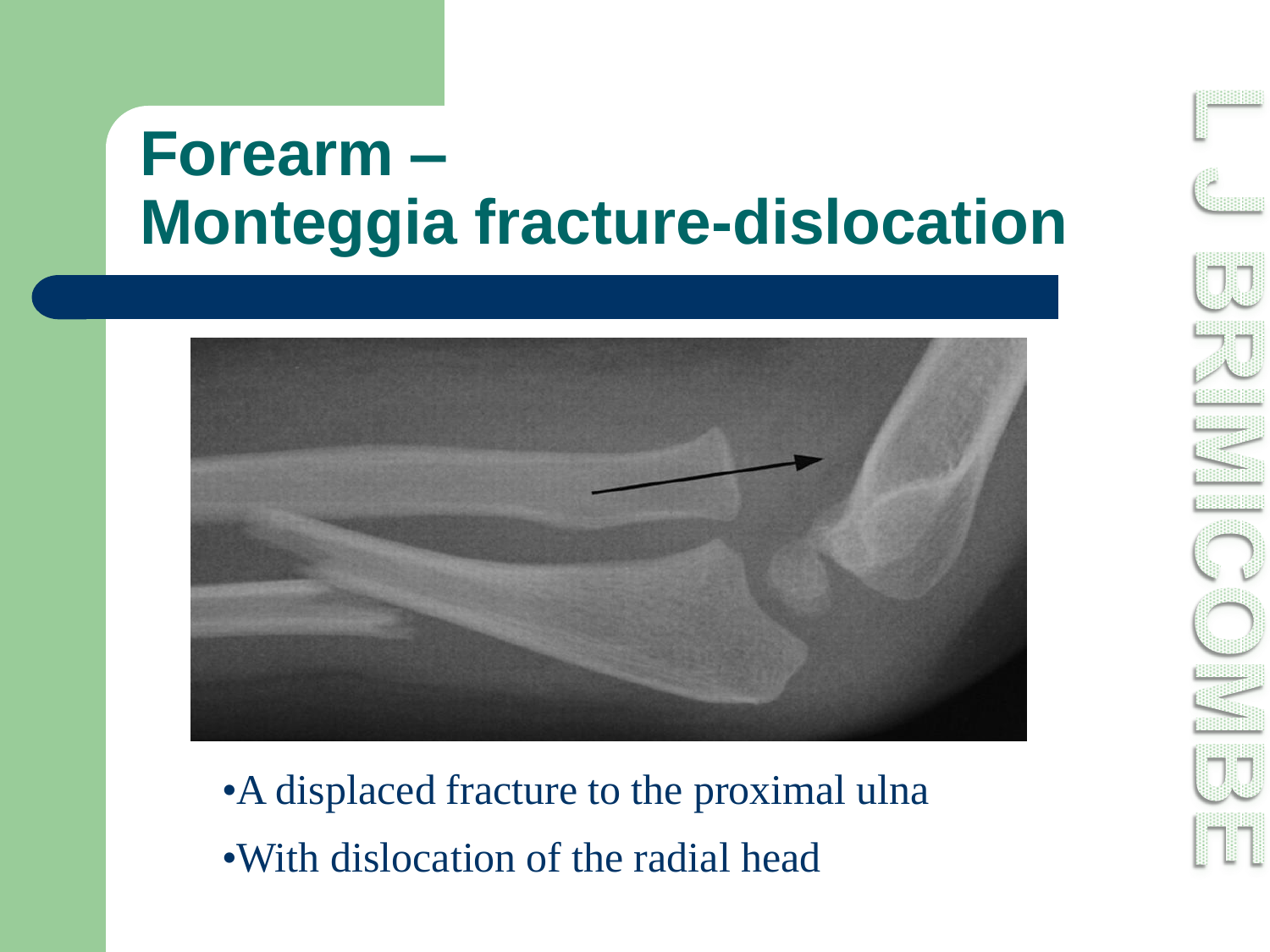#### **Forearm – Nightstick Fracture**

- Usually a defensive Injury
- Or direct blow to the Ulna

![](_page_8_Picture_3.jpeg)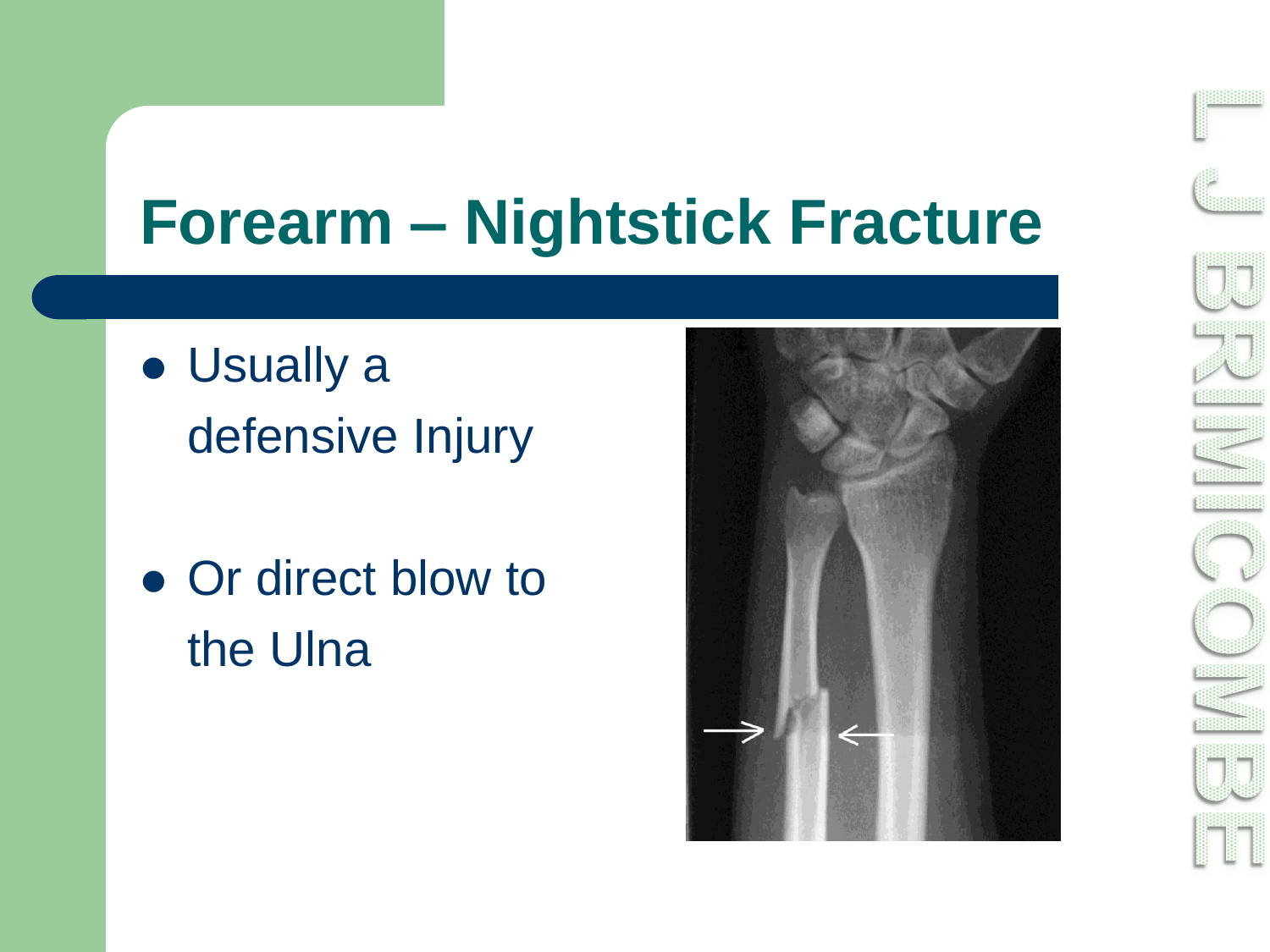#### **Elbow – The Fat Pad Sign**

Haemarthrosis results in an upward displacement of the anterior fat pad and a backward displacement the posterior fat.

![](_page_9_Picture_2.jpeg)

![](_page_9_Picture_3.jpeg)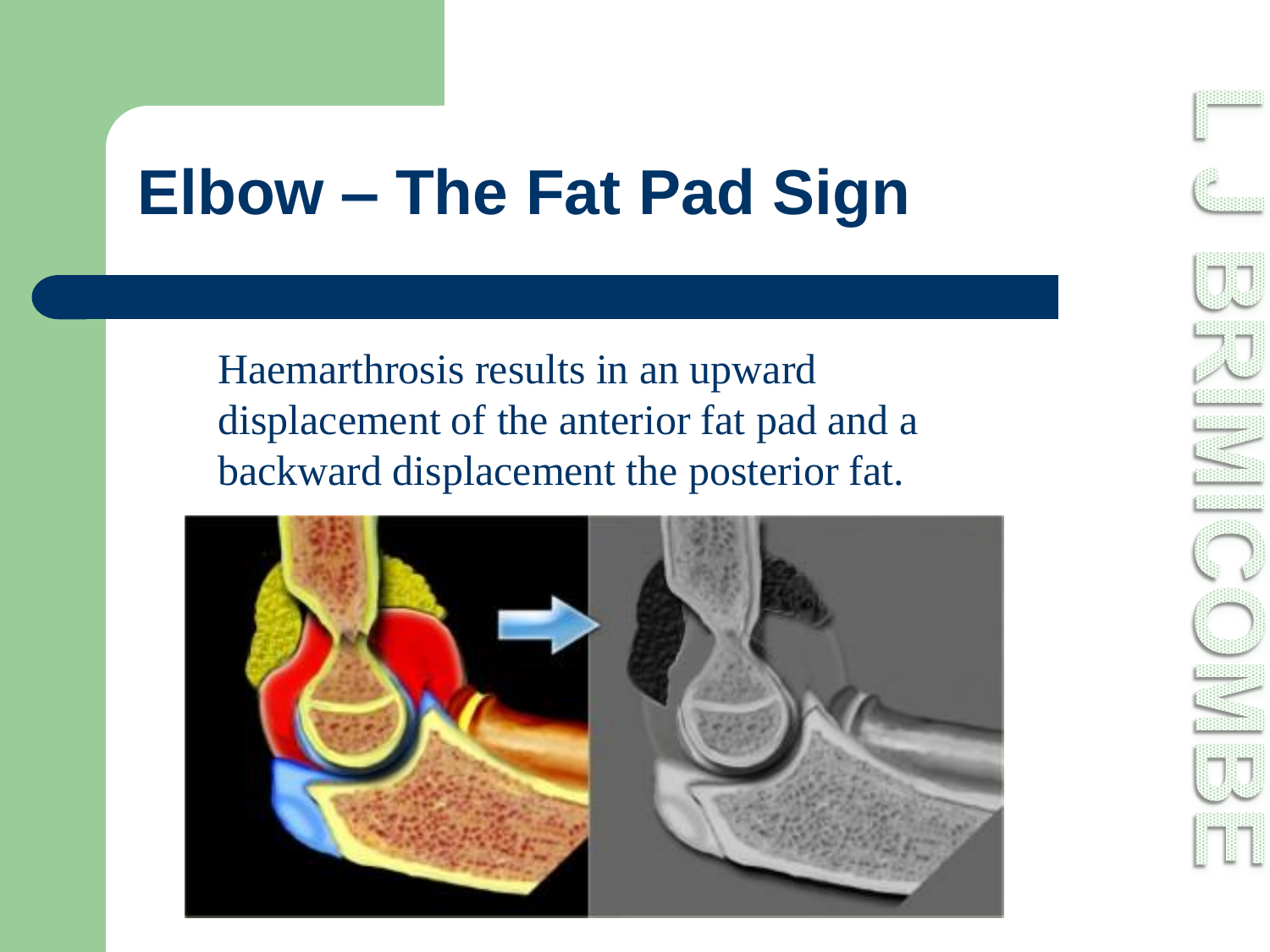#### **Elbow Fractures in Children**

![](_page_10_Figure_1.jpeg)

- Supracondylar >60%
- Lateral condyle 10-20%
- Medial epicondyle 10%
- Radial neck
- Olecranon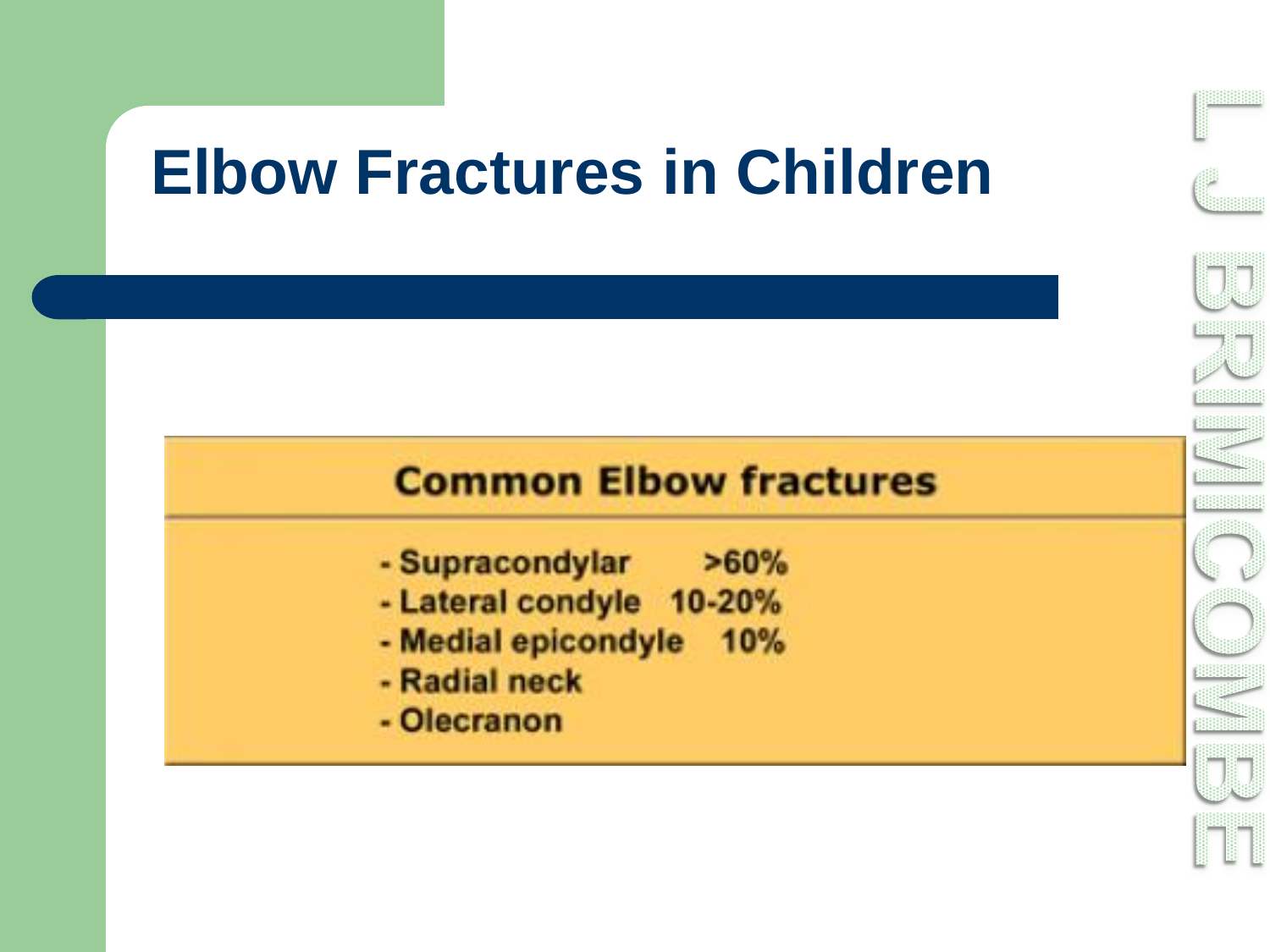#### **Lateral Condyle Fractures**

![](_page_11_Picture_1.jpeg)

![](_page_11_Picture_2.jpeg)

- **Fracture lines** are sometimes barely visible
- Lat. condyle fractures are the 2nd most common elbow-fracture in children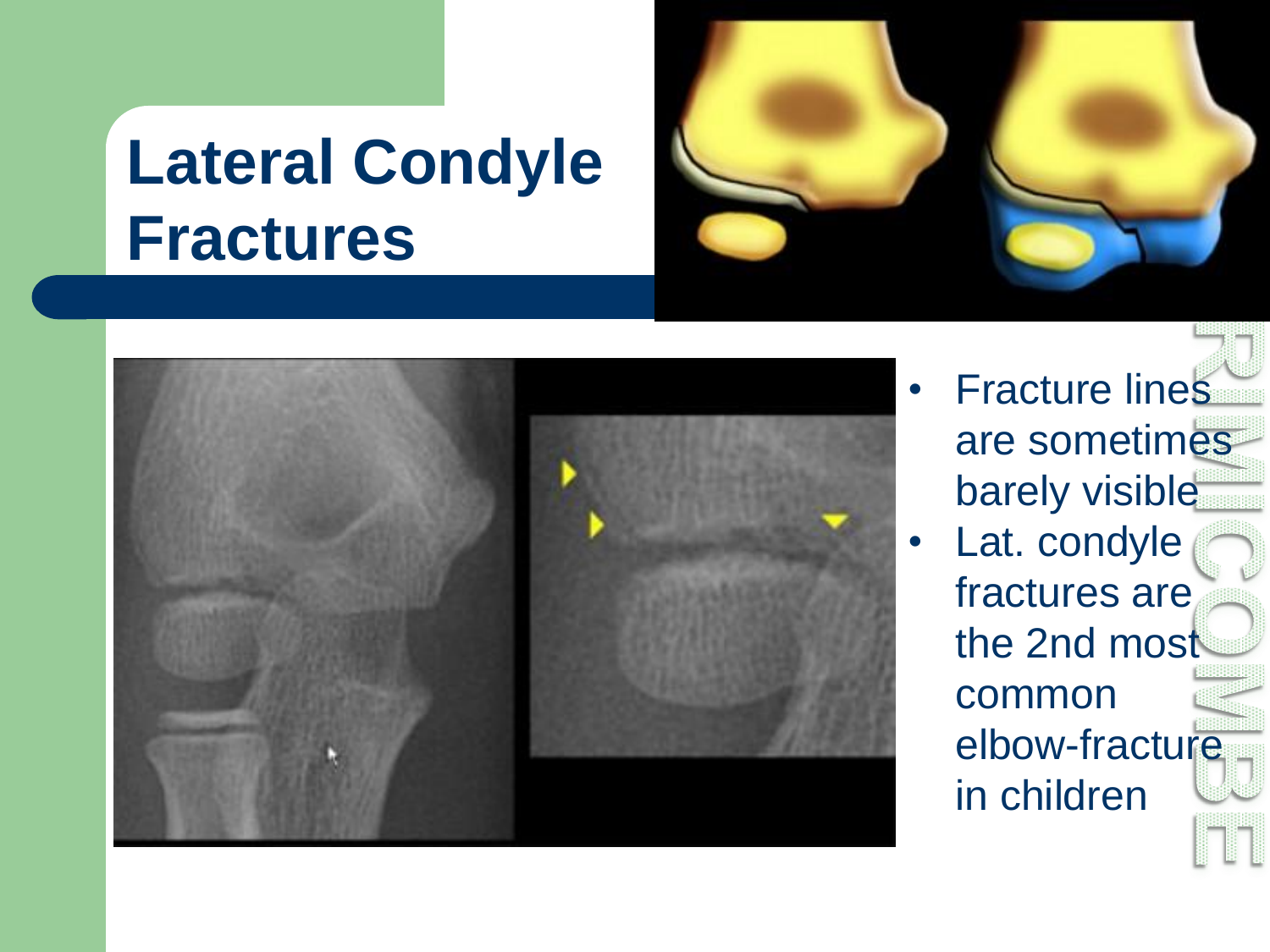#### **Lateral Condyle Fractures**

![](_page_12_Picture_1.jpeg)

An oblique view can be useful. Note the radial head cleft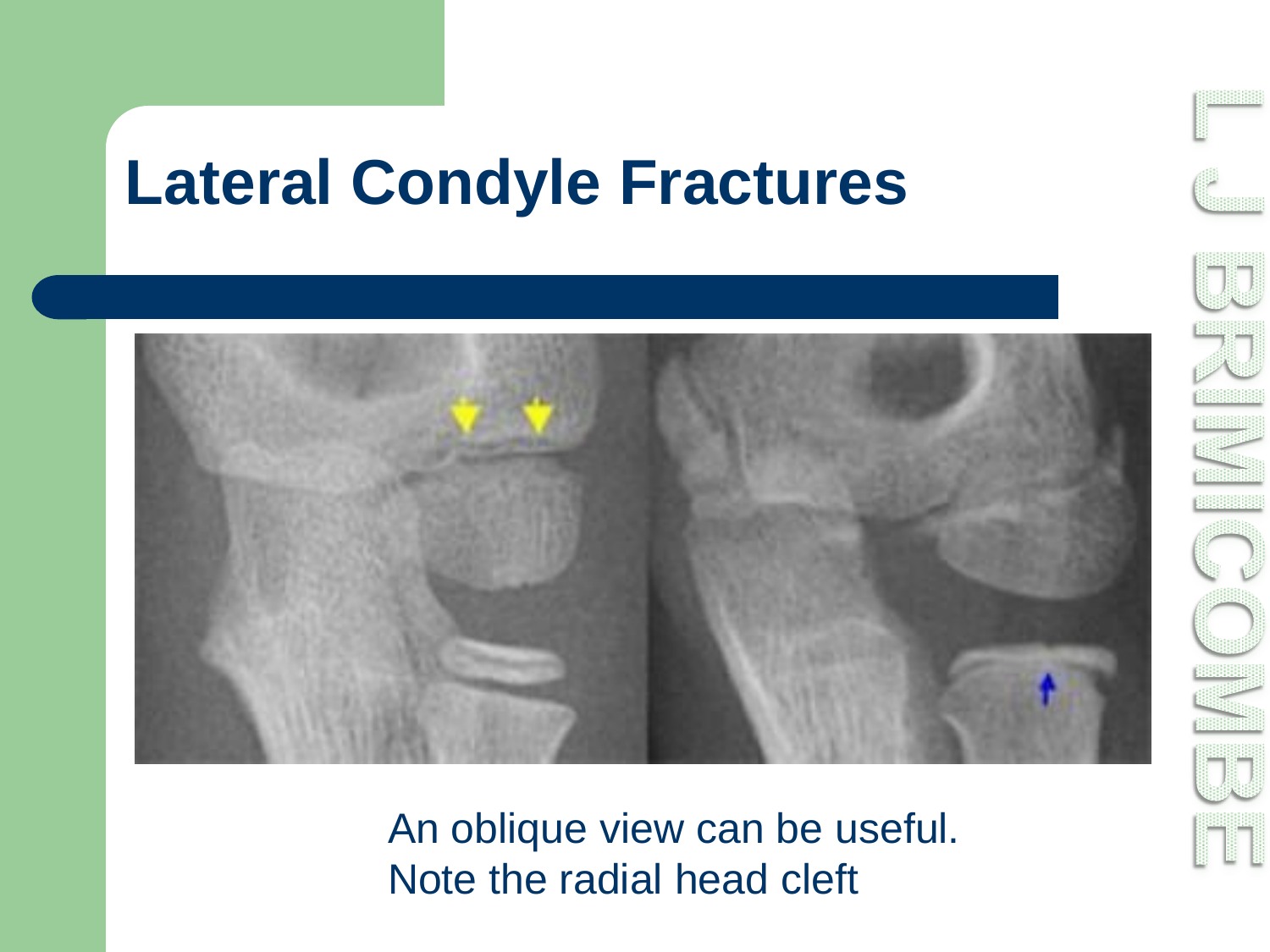#### **Medial Epicondyle Avulsions**

- 80% occur in boys with a peak age in early adolescence.
- The mechanism is a fall on the outstretched hand or sometimes due to arm wrestling.
- There is a 50% incidence of associated elbow dislocations.
- When the elbow is dislocated and the medial epicondyle is avulsed, can become trapped between the articular surface of the humerus and the olecranon

![](_page_13_Picture_5.jpeg)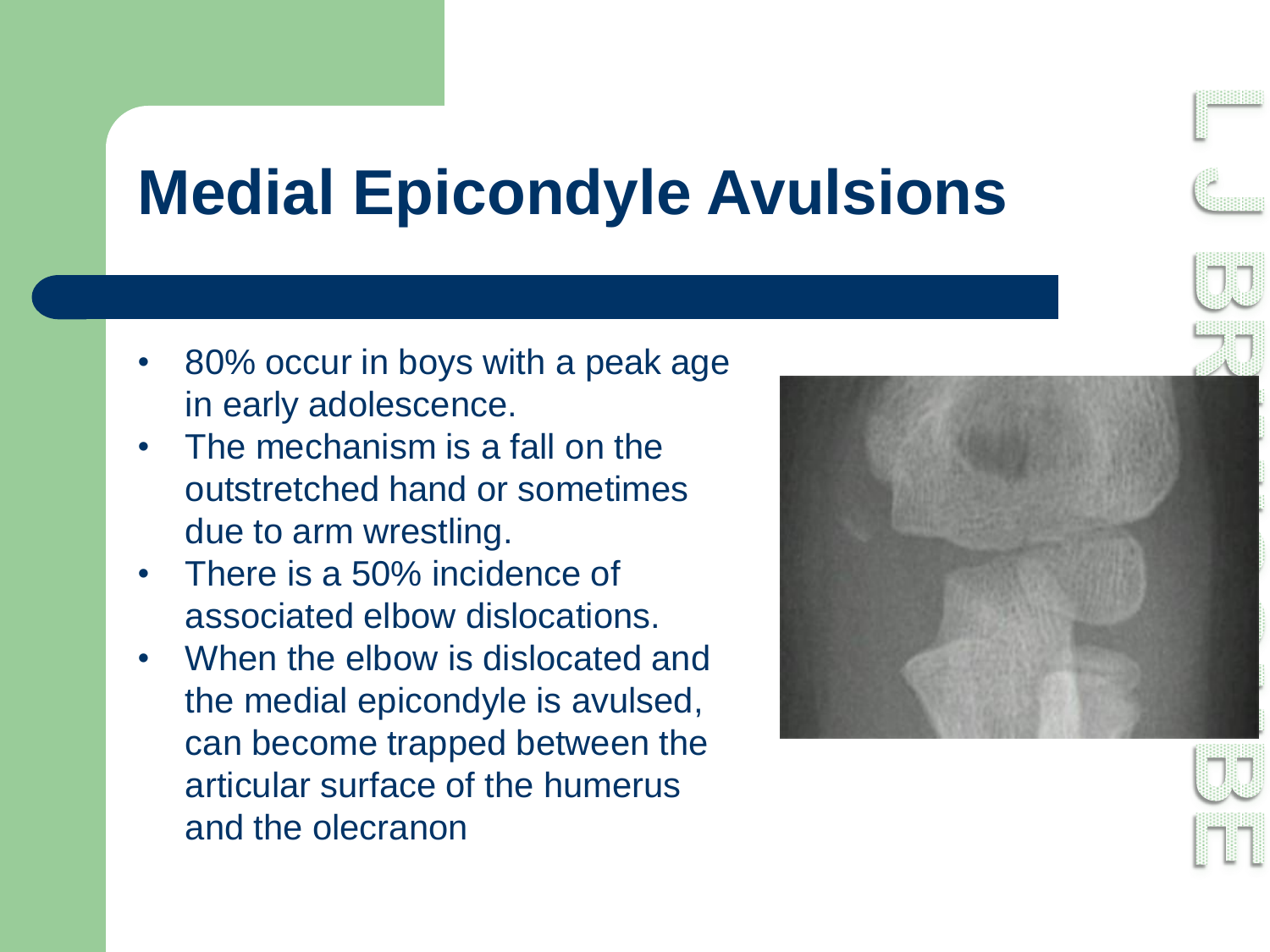## **Elbow – The Fat Pad Sign**

- Sign of a significant joint effusion and likely fracture after trauma
- Not always present when the capsule has been compromised

![](_page_14_Figure_3.jpeg)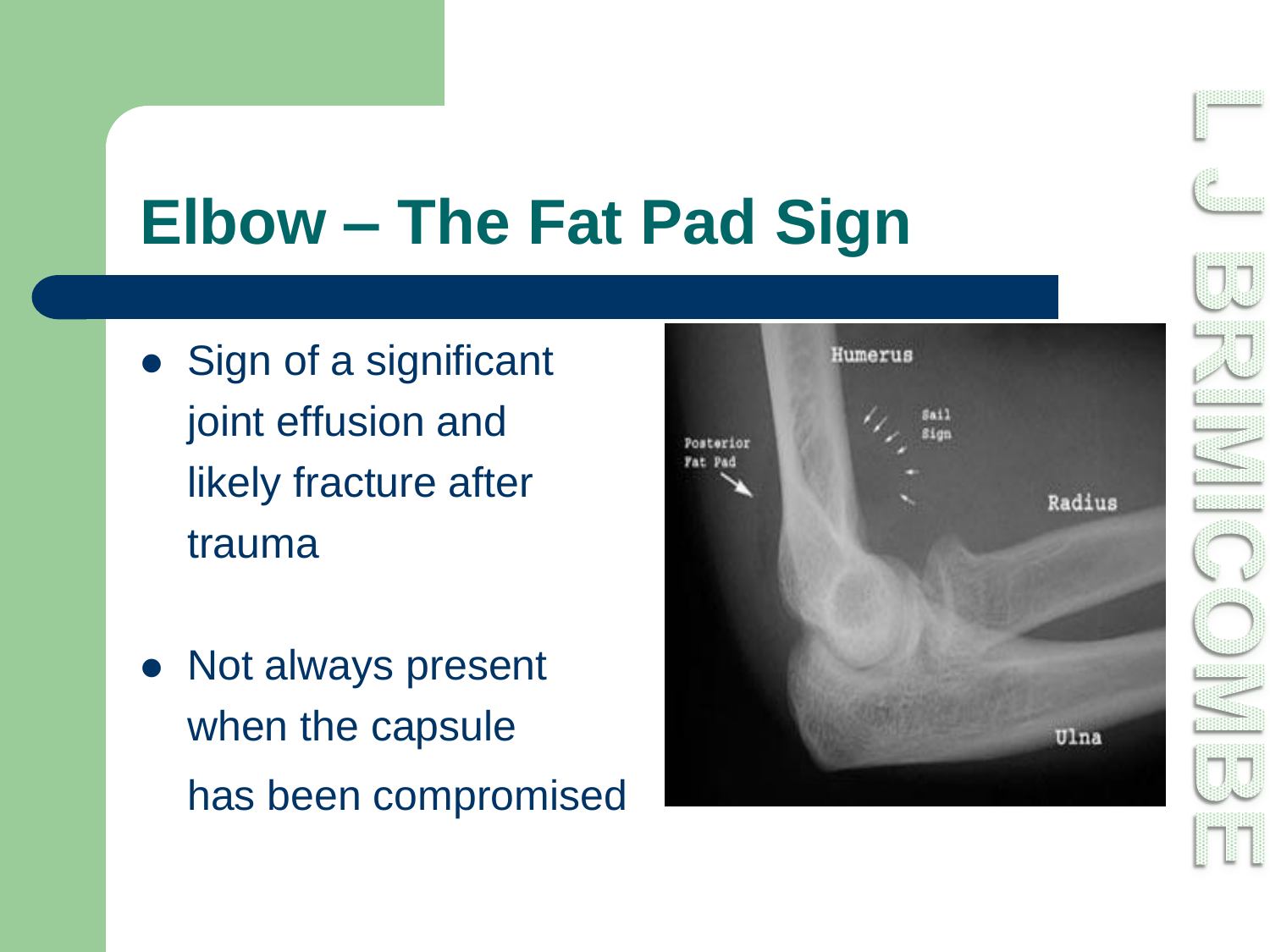## **Elbow – Anterior Humeral Line**

- Evaluate alignment of the elbow On the lateral projection draw a line along the anterior border of the distal humerus
- This line should intersect the middle third of the capitellum
- The distal humerus and capitellum has typical hockey stick configuration.

![](_page_15_Picture_4.jpeg)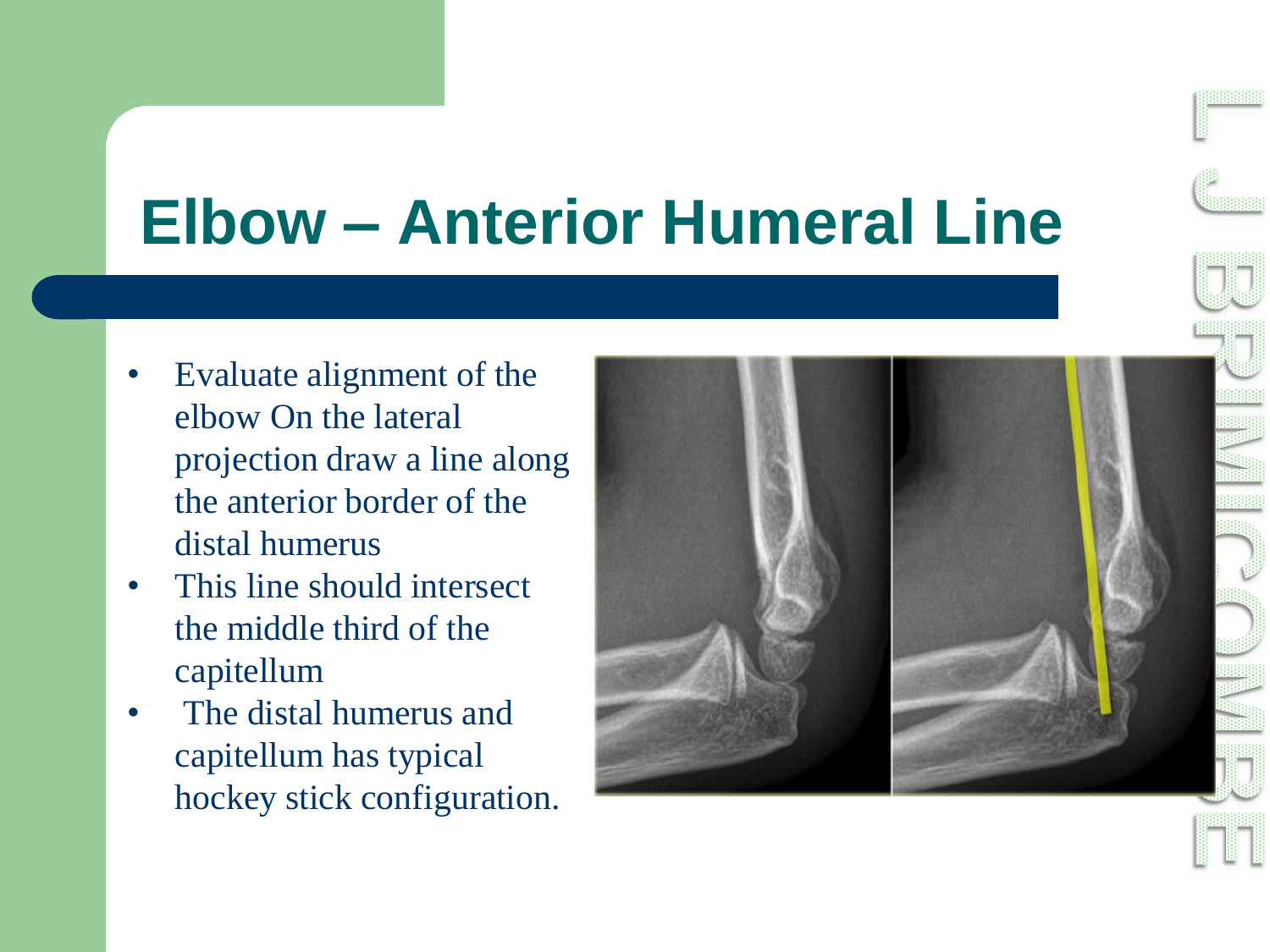#### **Elbow – Radiocapitellar Line**

![](_page_16_Picture_2.jpeg)

#### Normal Abnormal

![](_page_16_Picture_4.jpeg)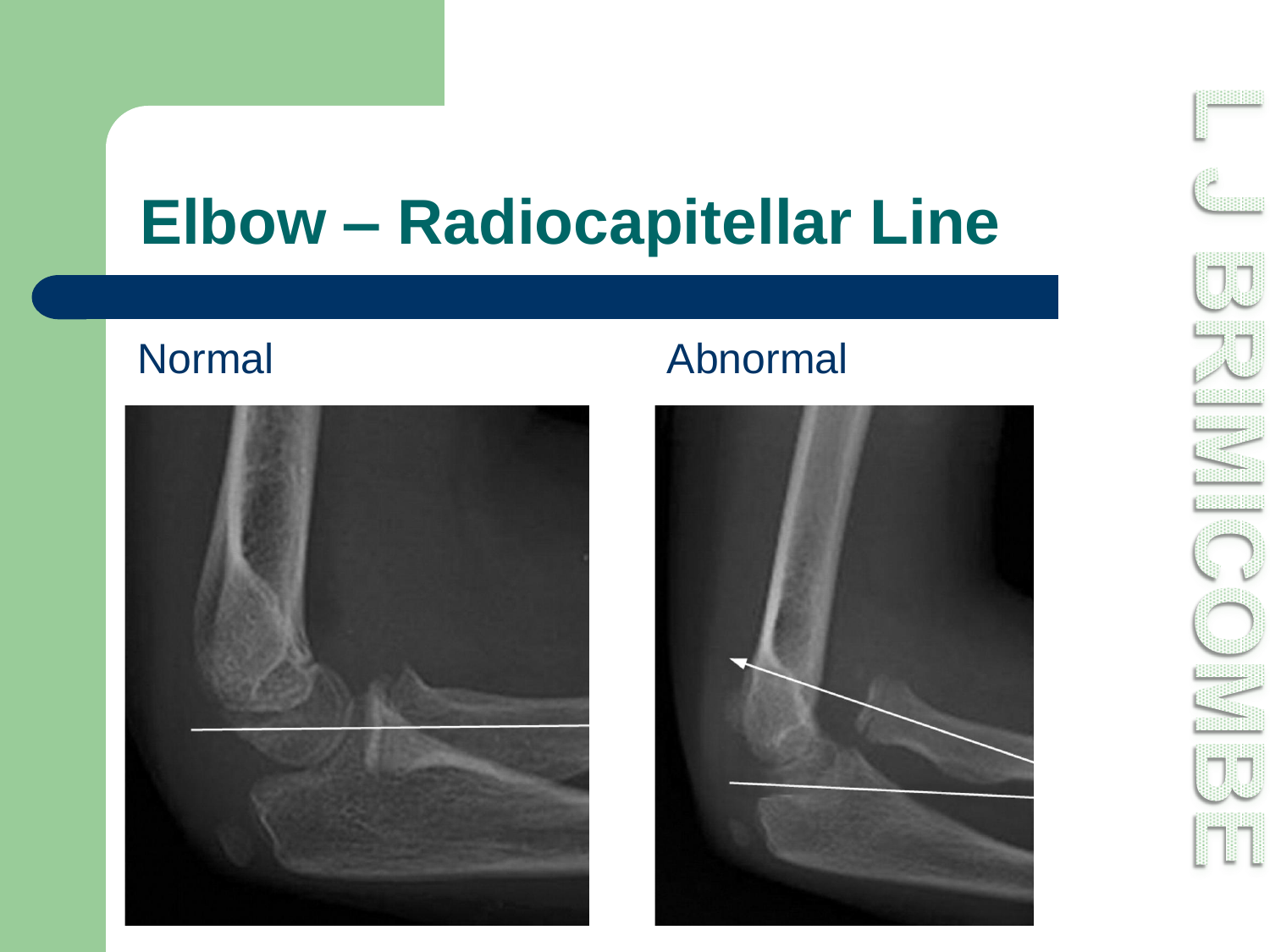#### **Elbow – Radial Head**

![](_page_17_Picture_1.jpeg)

![](_page_17_Picture_2.jpeg)

**ANNIBARA**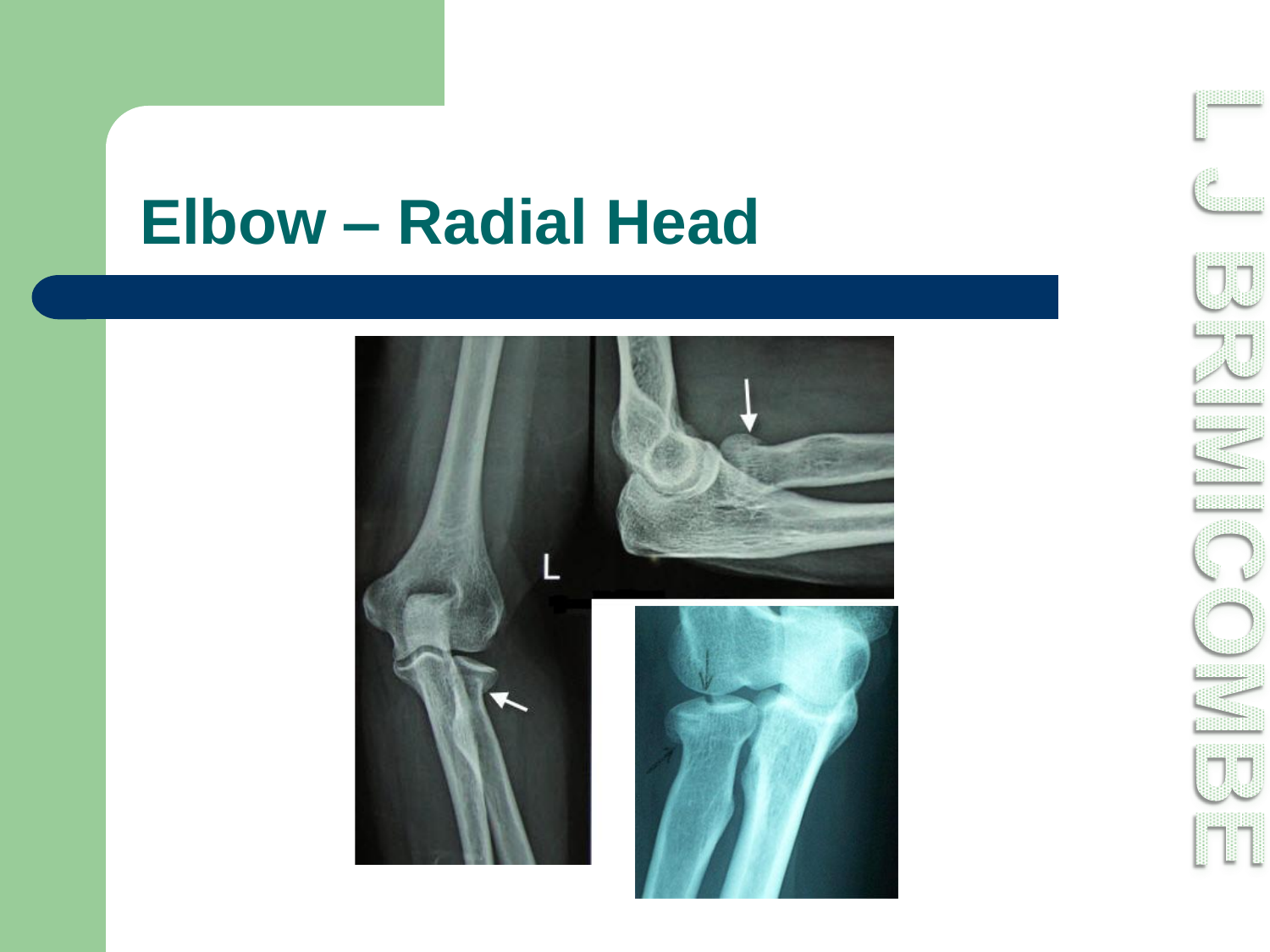#### **Elbow – Olecranon Fracture**

![](_page_18_Picture_1.jpeg)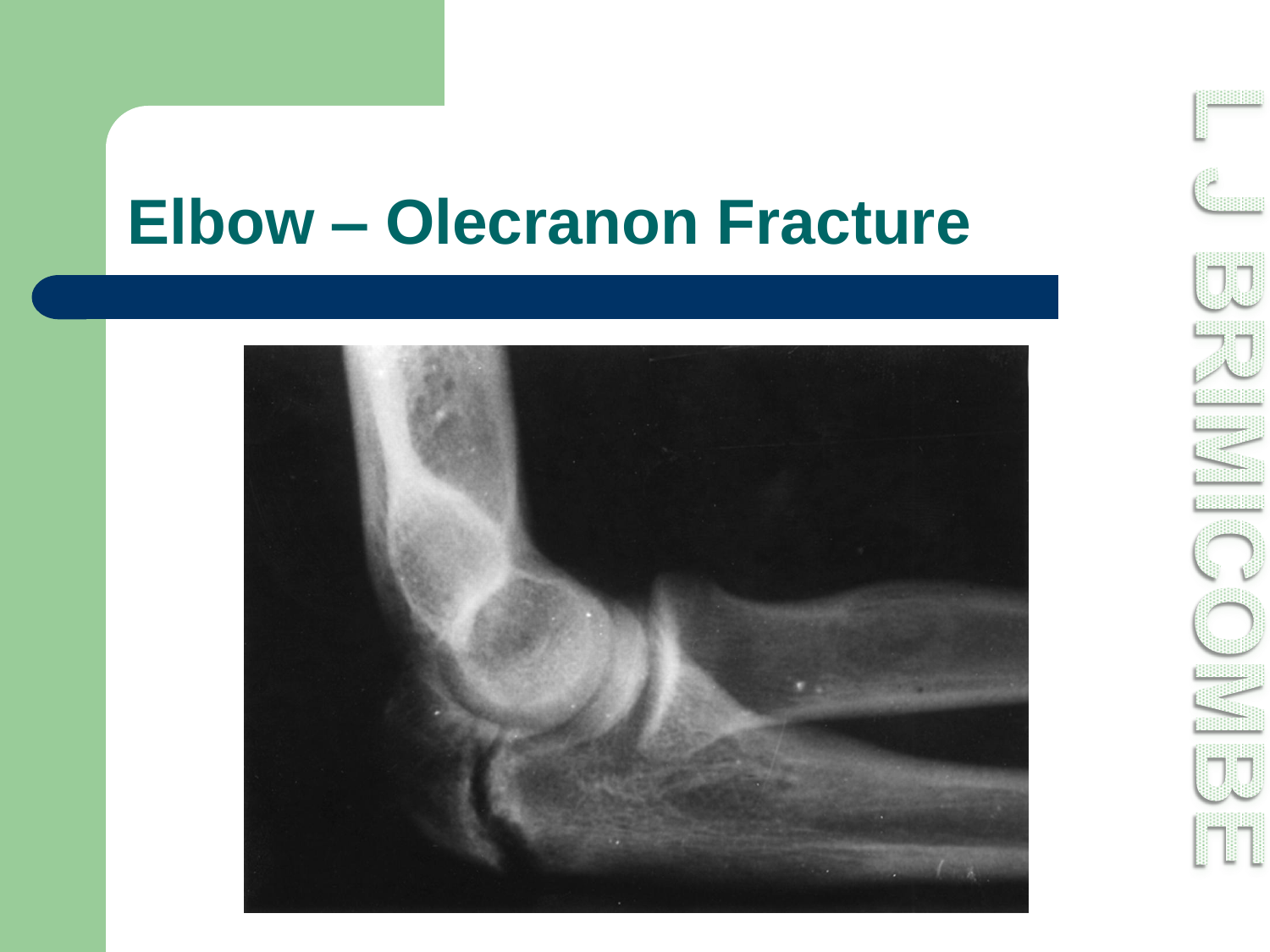#### **Elbow – Coronoid Fracture**

![](_page_19_Figure_1.jpeg)

![](_page_19_Picture_2.jpeg)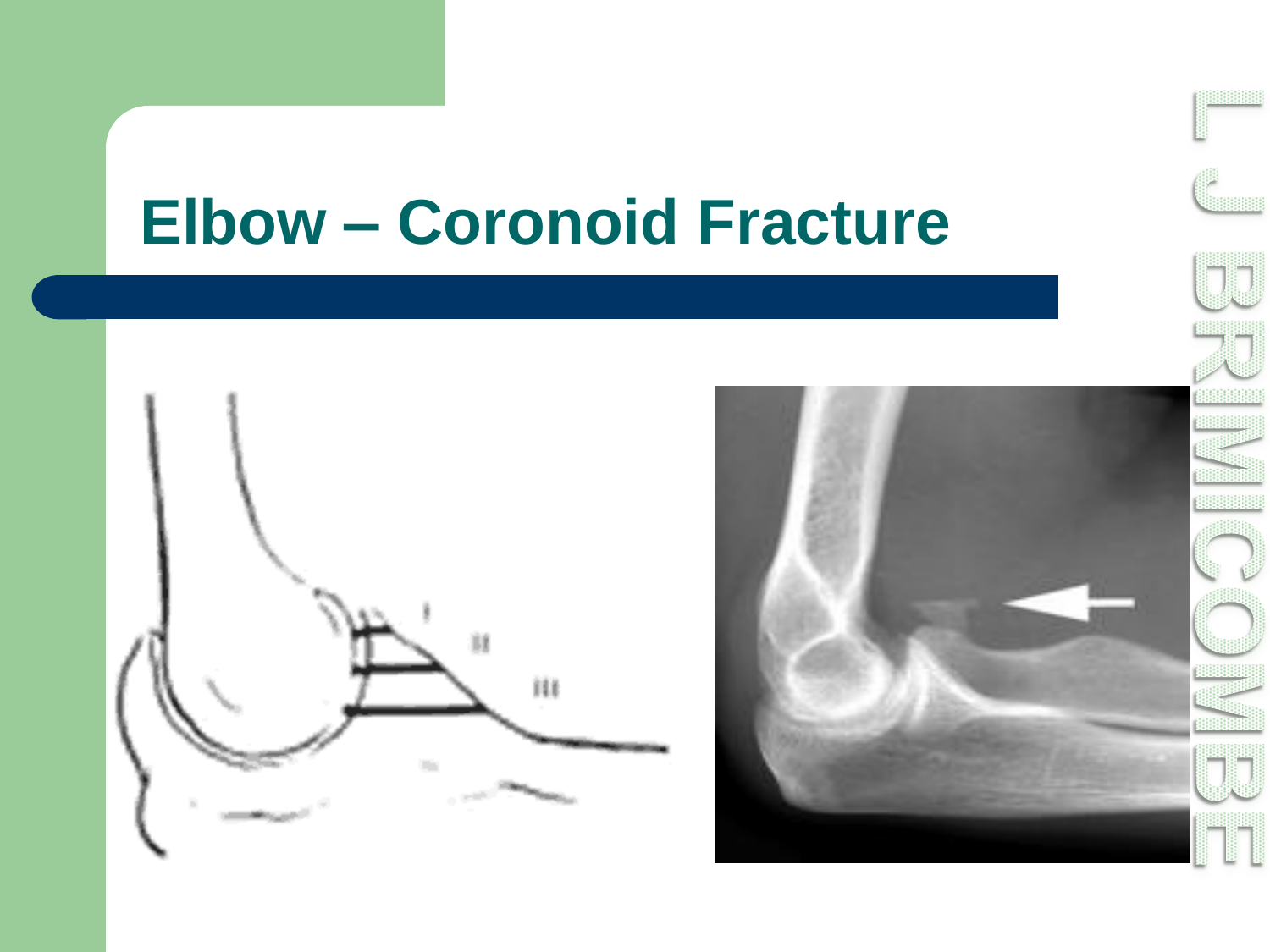#### **Elbow – Capitellum Fracture**

![](_page_20_Picture_1.jpeg)

![](_page_20_Picture_2.jpeg)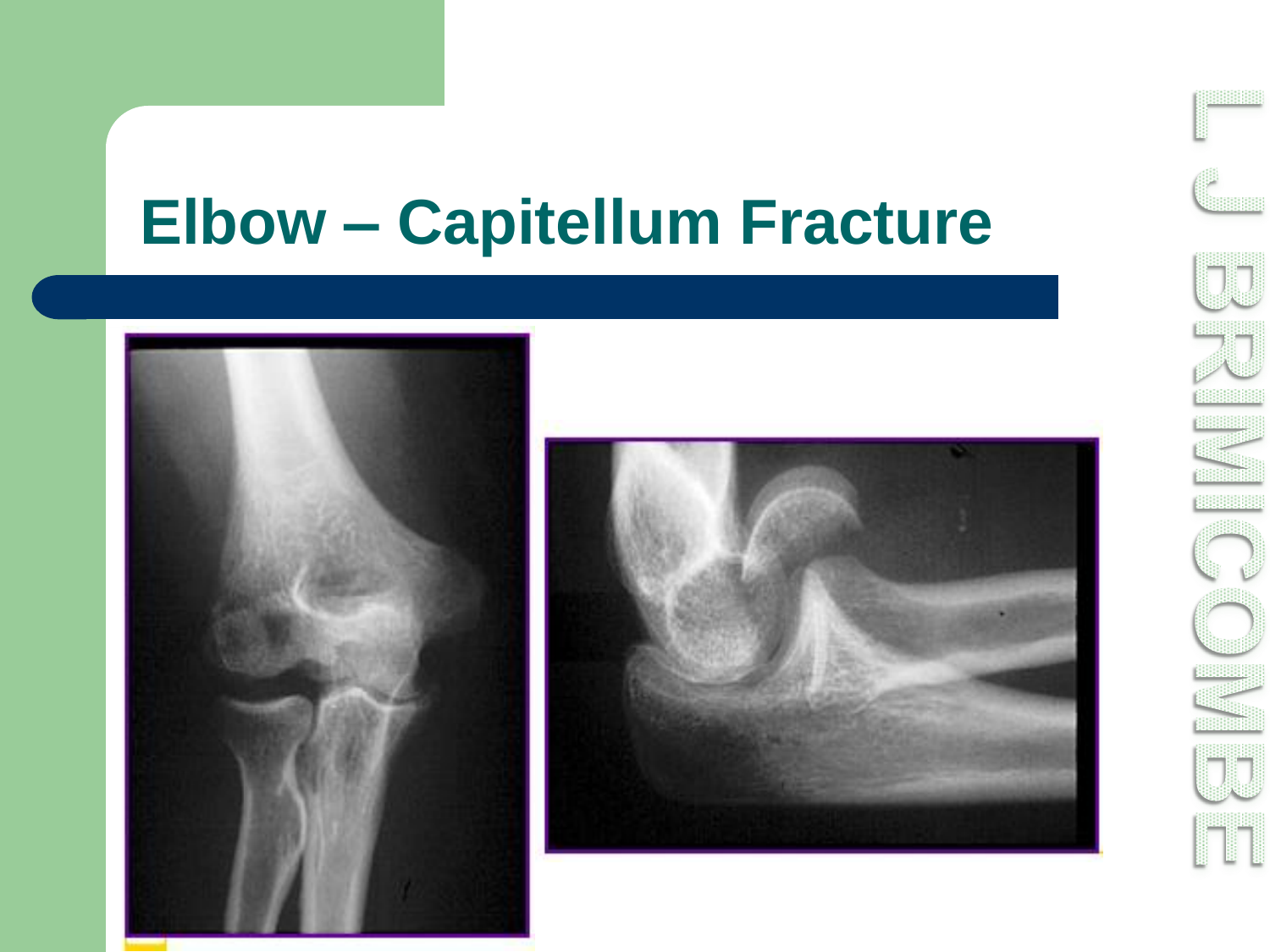![](_page_21_Picture_0.jpeg)

#### **Elbow - Supracondylar**

- Typically seen in children.
- Occur as a result of a fall on a hyperextended elbow
- may not be very obvious on x-ray
- may show elevation of the fat pad suggestive of intra-articular injury
- fracture line may be seen
- in a neonate or very young child it can mimic an elbow dislocation

![](_page_21_Picture_8.jpeg)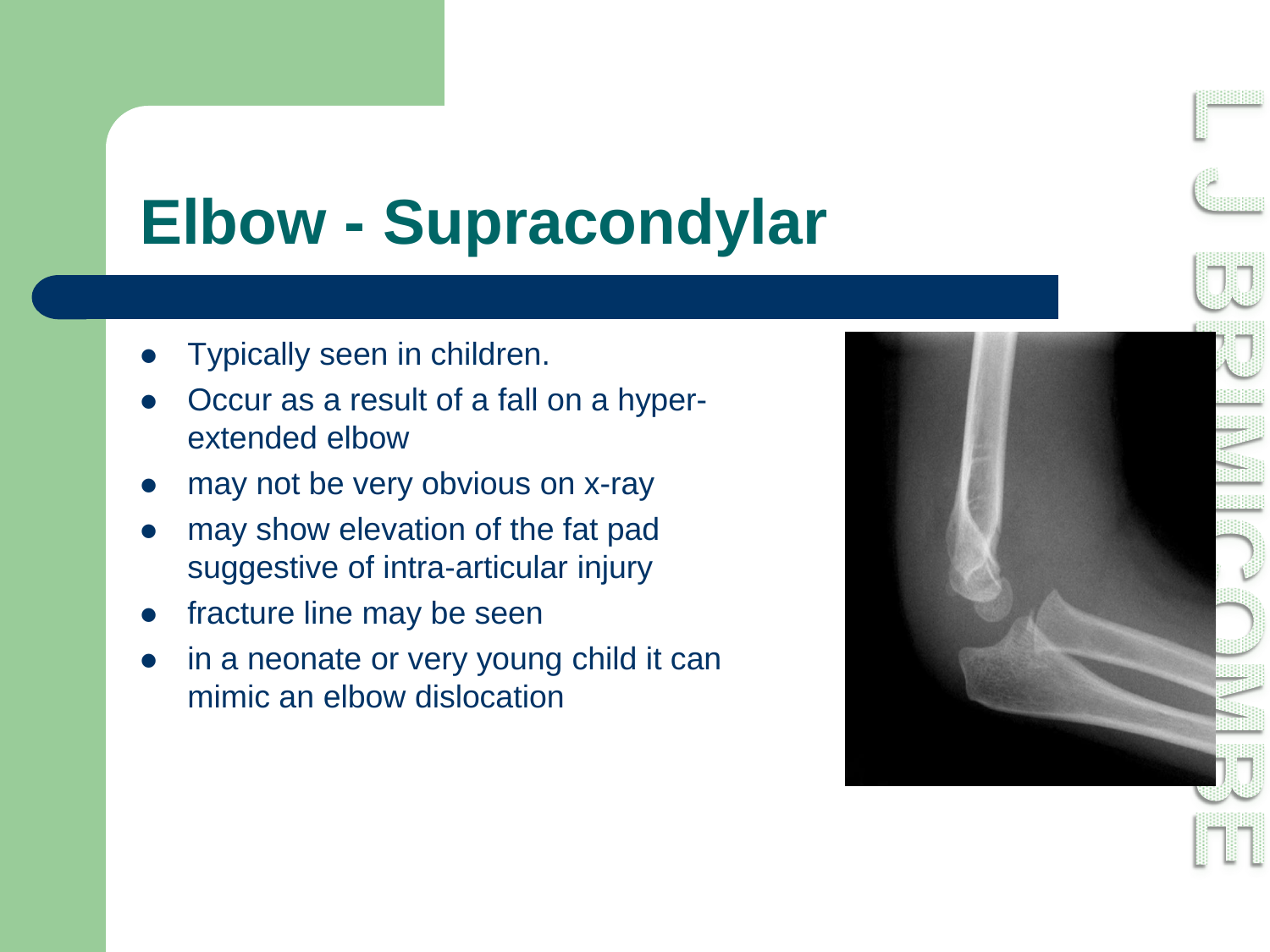## **Elbow – Medial Epicondyle Fracture**

![](_page_22_Picture_1.jpeg)

![](_page_22_Picture_2.jpeg)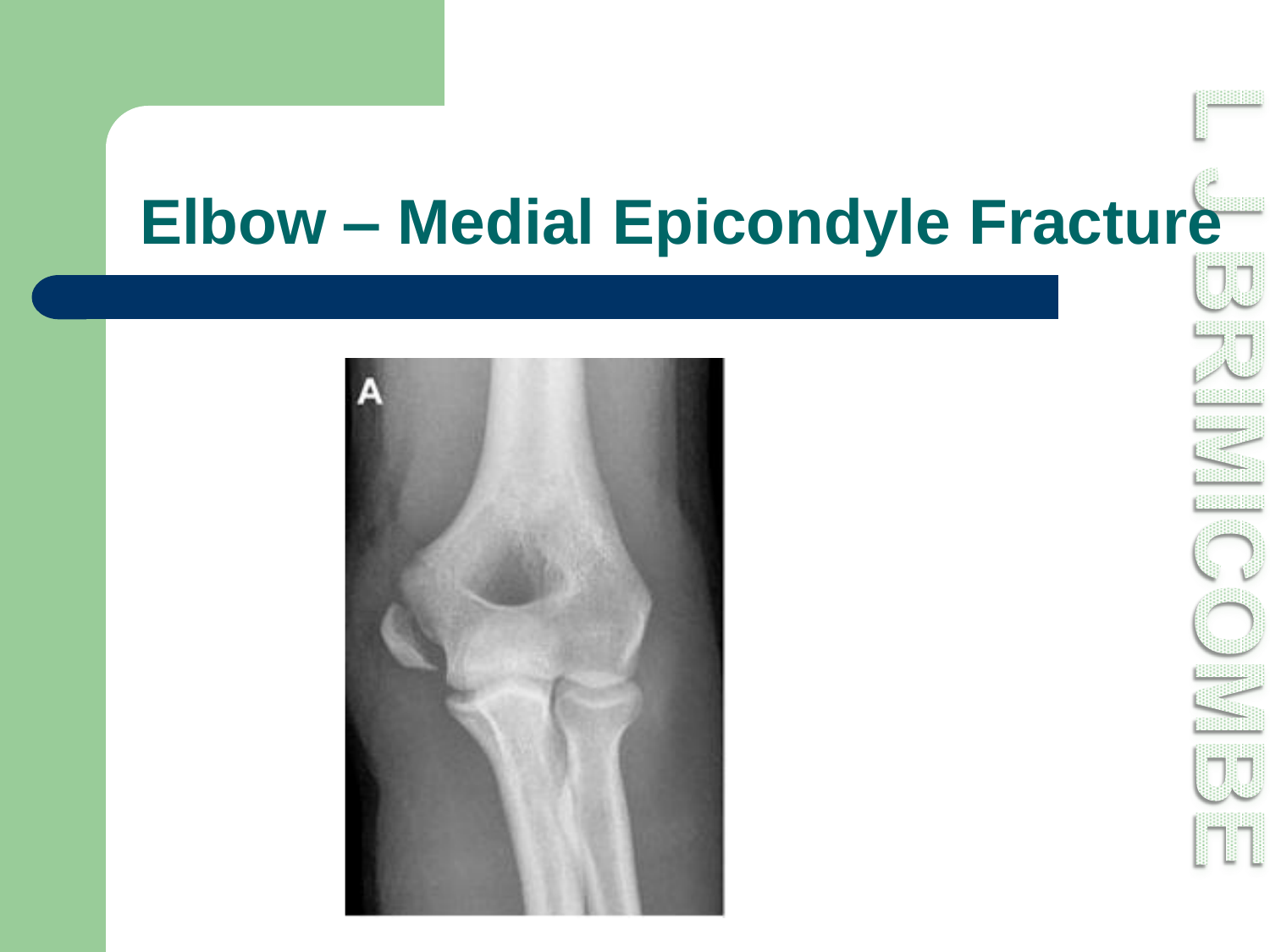#### **Elbow – Avulsion**

 Lateral Epicondyle Avulsion

![](_page_23_Picture_2.jpeg)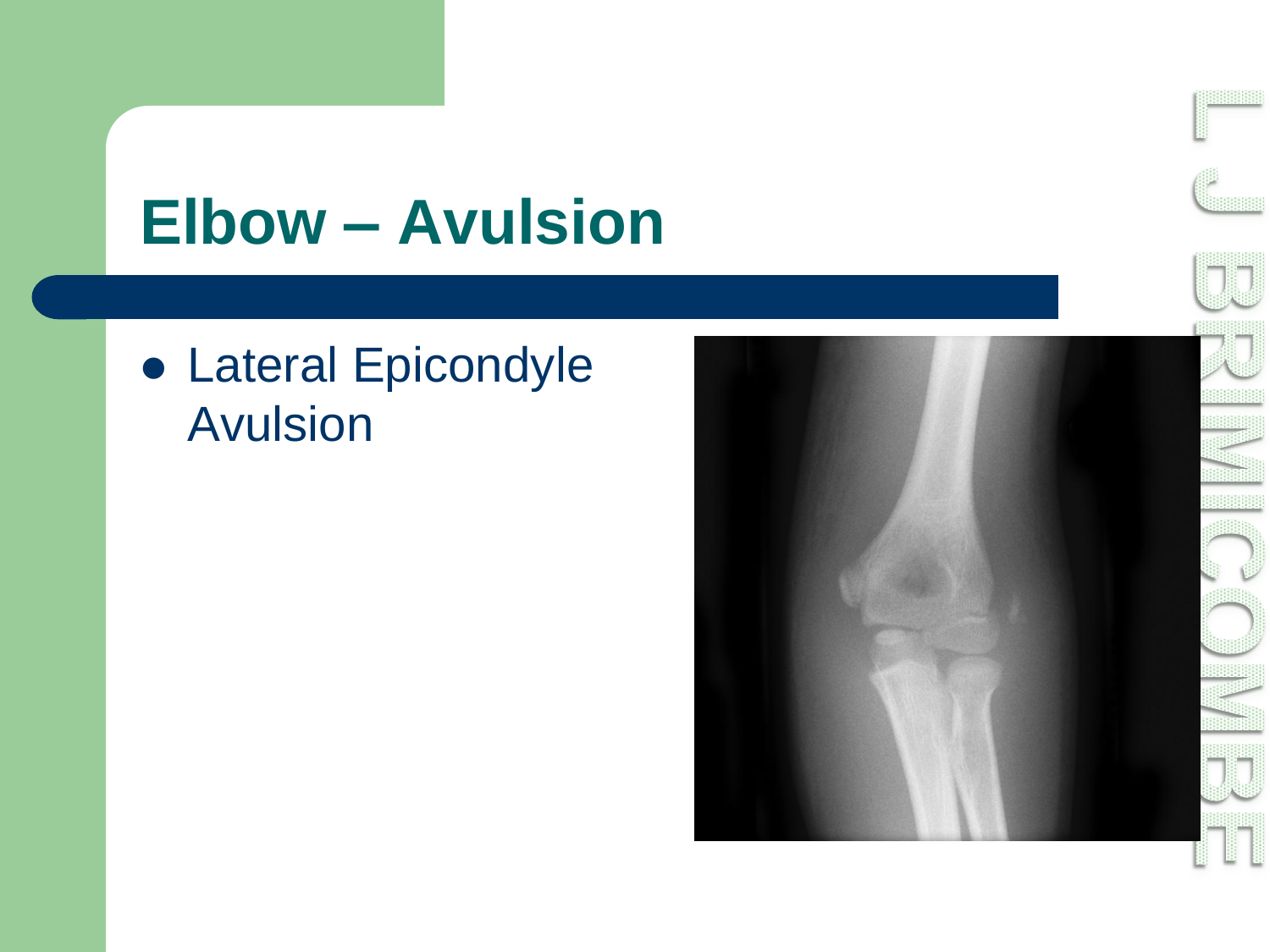#### **Elbow**

- It usually occurs in the second decade
- Frequently as a result of sports injuries.
- Common mechanism of injury is a fall on the wrist or hand with the elbow in extension.
- **Posterior dislocation** most common

![](_page_24_Picture_5.jpeg)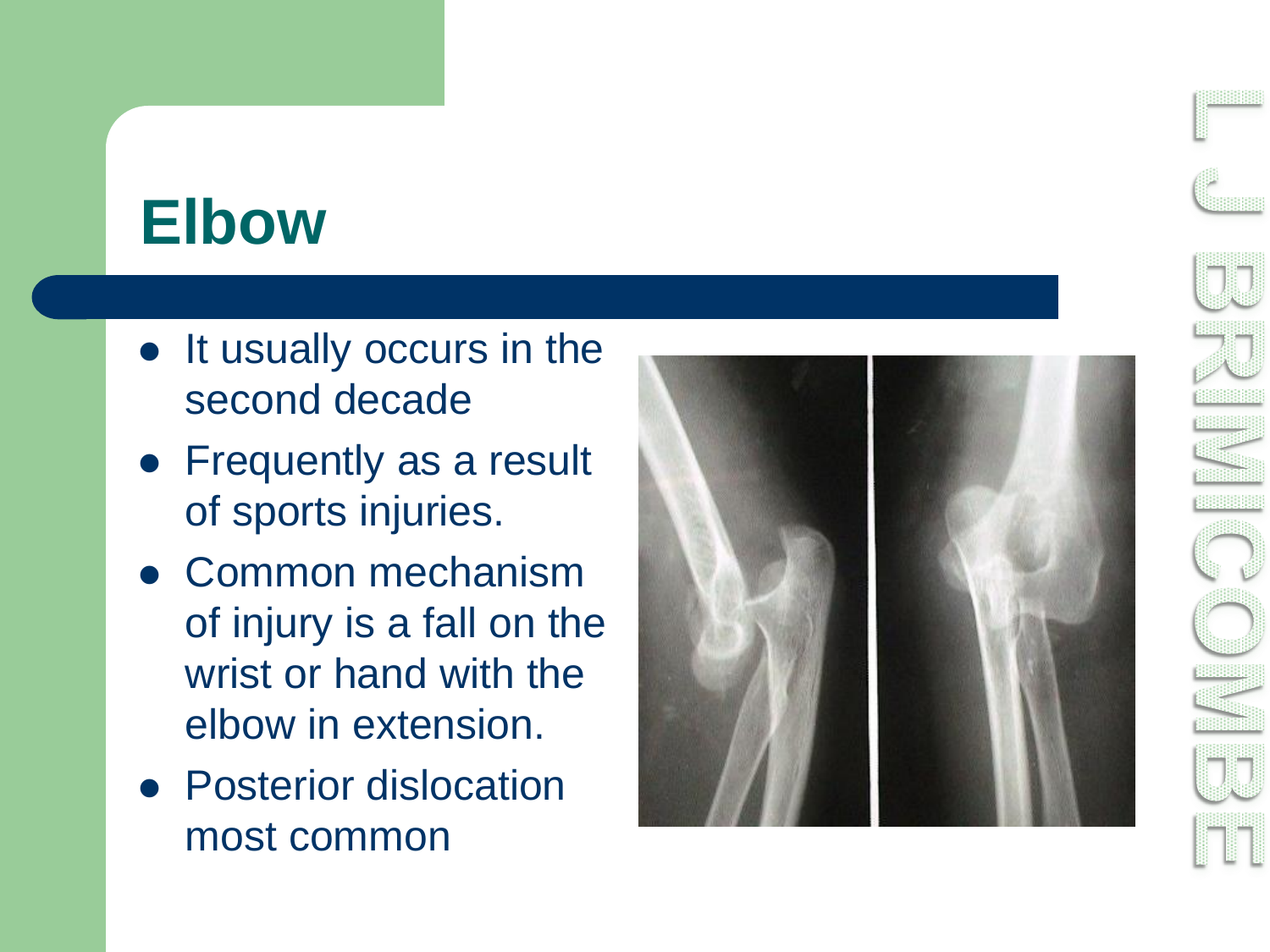#### **Elbow - Entrapment**

![](_page_25_Picture_1.jpeg)

![](_page_25_Picture_2.jpeg)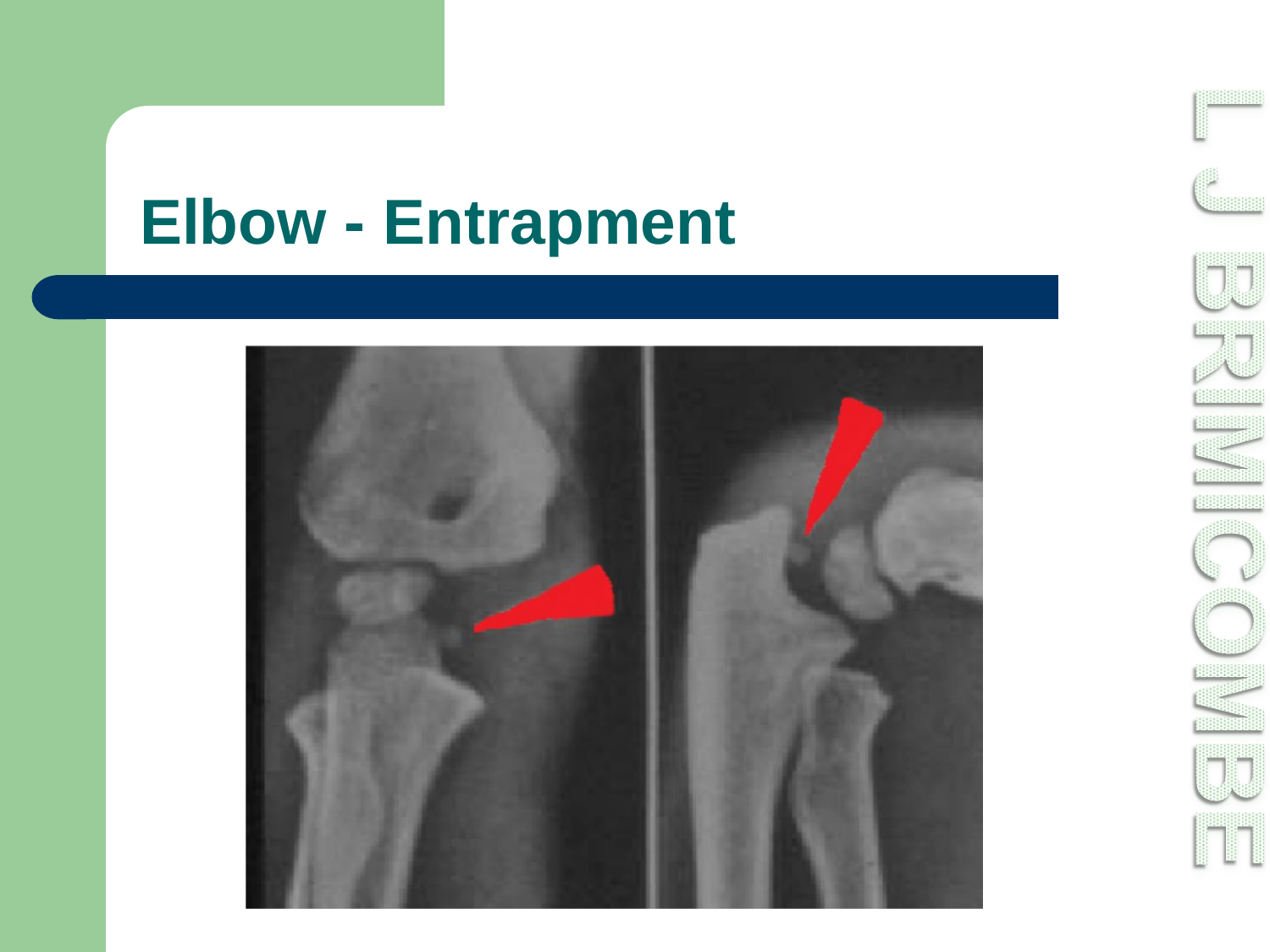## **Elbow – Ulnar Collateral Ligament**

- **Heterotopic** Calcification ulna side of the elbow as a result of repetitive injury
- Risk of rupturing ulna collateral ligament

![](_page_26_Picture_3.jpeg)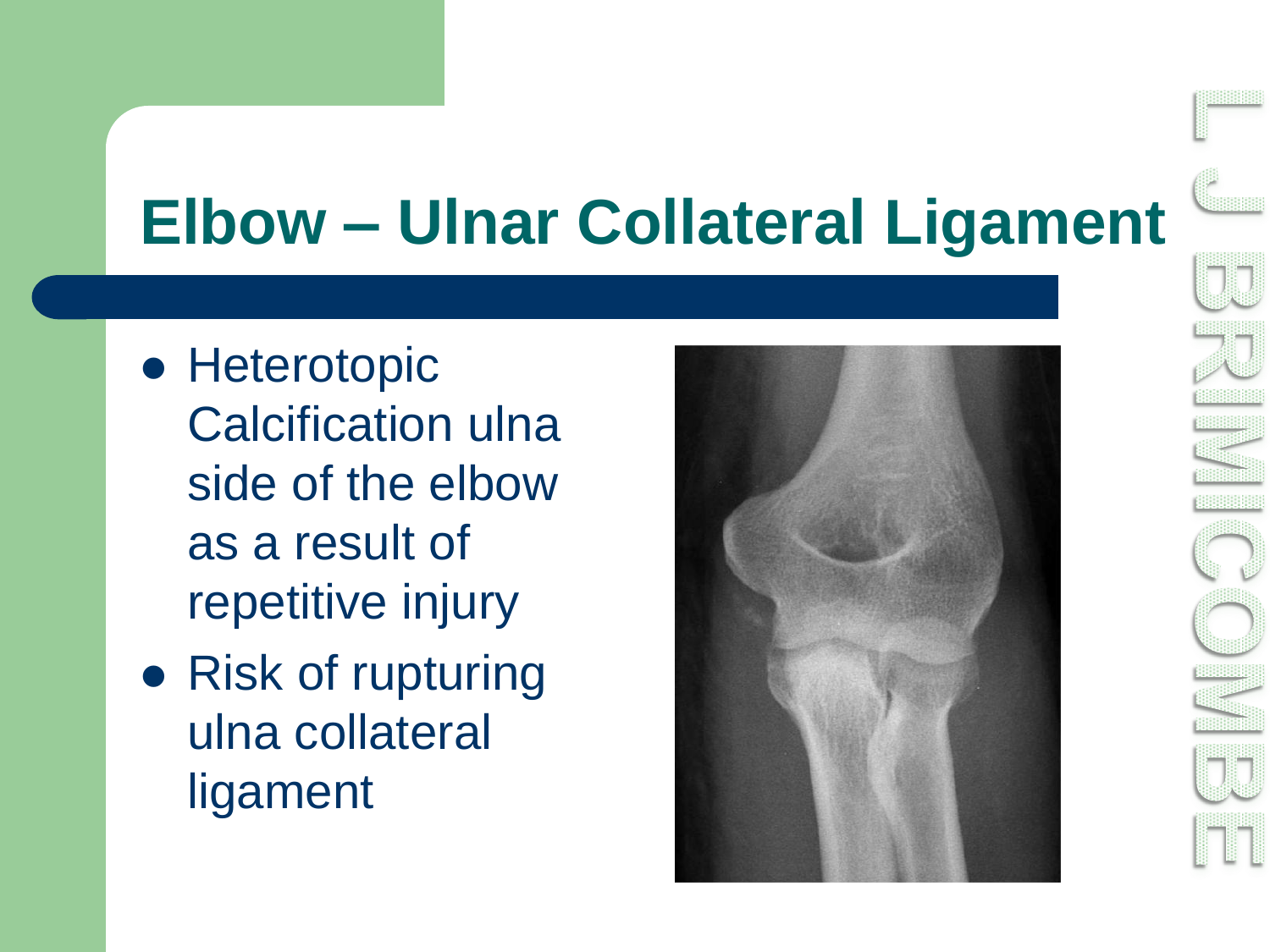## **Pitfalls - Positioning**

- Table too high
- Table too low
- Chubby Arms (esp. young chidren)
- Wrist no pronation

![](_page_27_Picture_5.jpeg)

![](_page_27_Picture_6.jpeg)